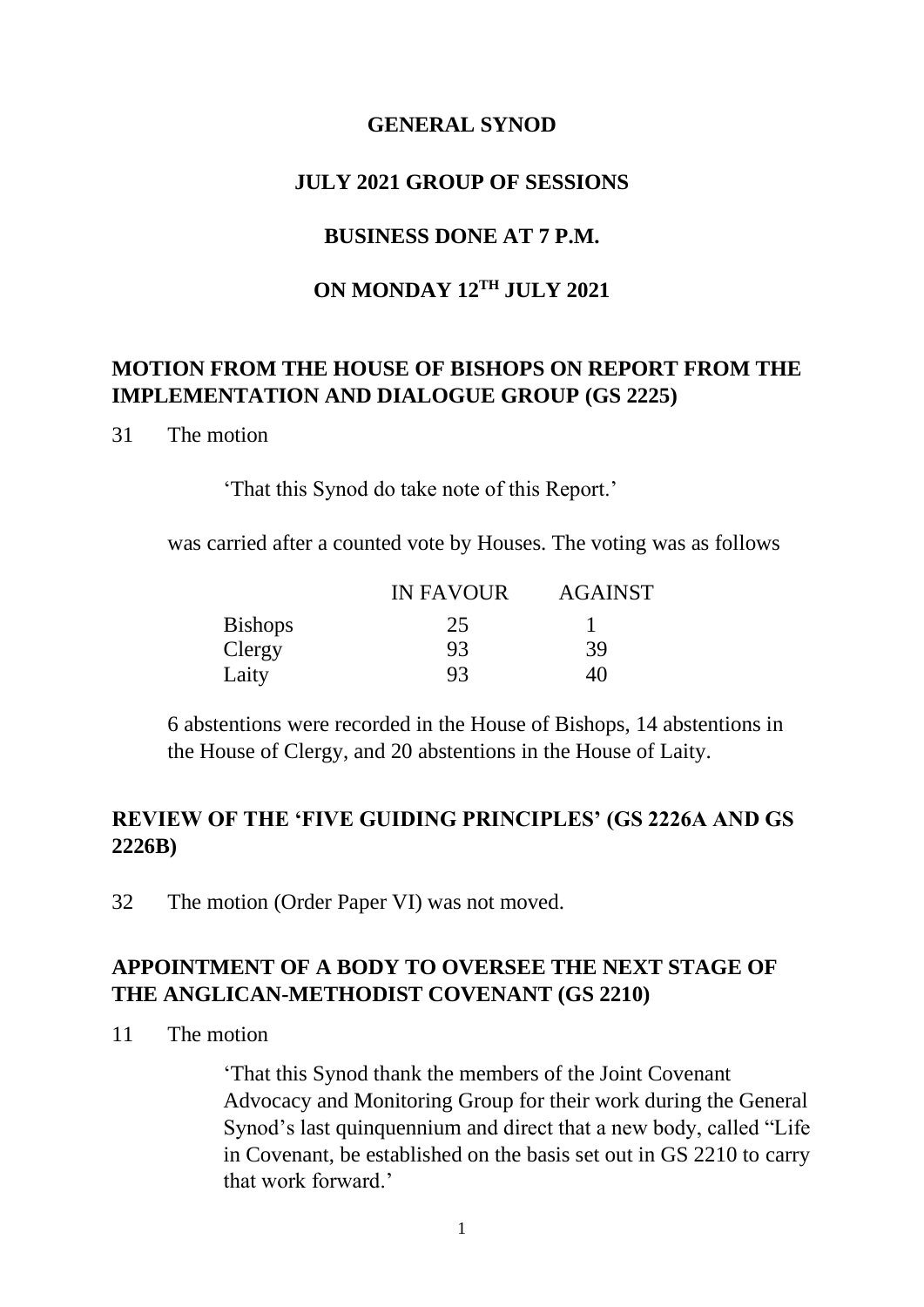was moved.

95 The amendment (Order Paper I) was lost following a counted vote of the whole Synod. The voting was as follows:

| <b>IN FAVOUR</b> | 116 |
|------------------|-----|
| <b>AGAINST</b>   | 174 |

14 abstentions were recorded.

11 The motion

'That this Synod thank the members of the Joint Covenant Advocacy and Monitoring Group for their work during the General Synod's last quinquennium and direct that a new body, called "Life in Covenant, be established on the basis set out in GS 2210 to carry that work forward.'

was carried following a counted vote of the whole Synod. The voting was as follows:

| <b>IN FAVOUR</b> | 218 |
|------------------|-----|
| <b>AGAINST</b>   | 73  |

19 abstentions were recorded.

# **AMENDMENTS TO STANDING ORDERS: ELECTIONS TO CROWN NOMINATIONS COMMISSION**

### **58th REPORT OF THE STANDING ORDERS COMMITTEE (GS 2227)**

77 The amendment (Order Paper VI) was carried following a counted vote of the whole Synod. The voting was as follows:

> IN FAVOUR<sub>233</sub> AGAINST 9

10 abstentions were recorded.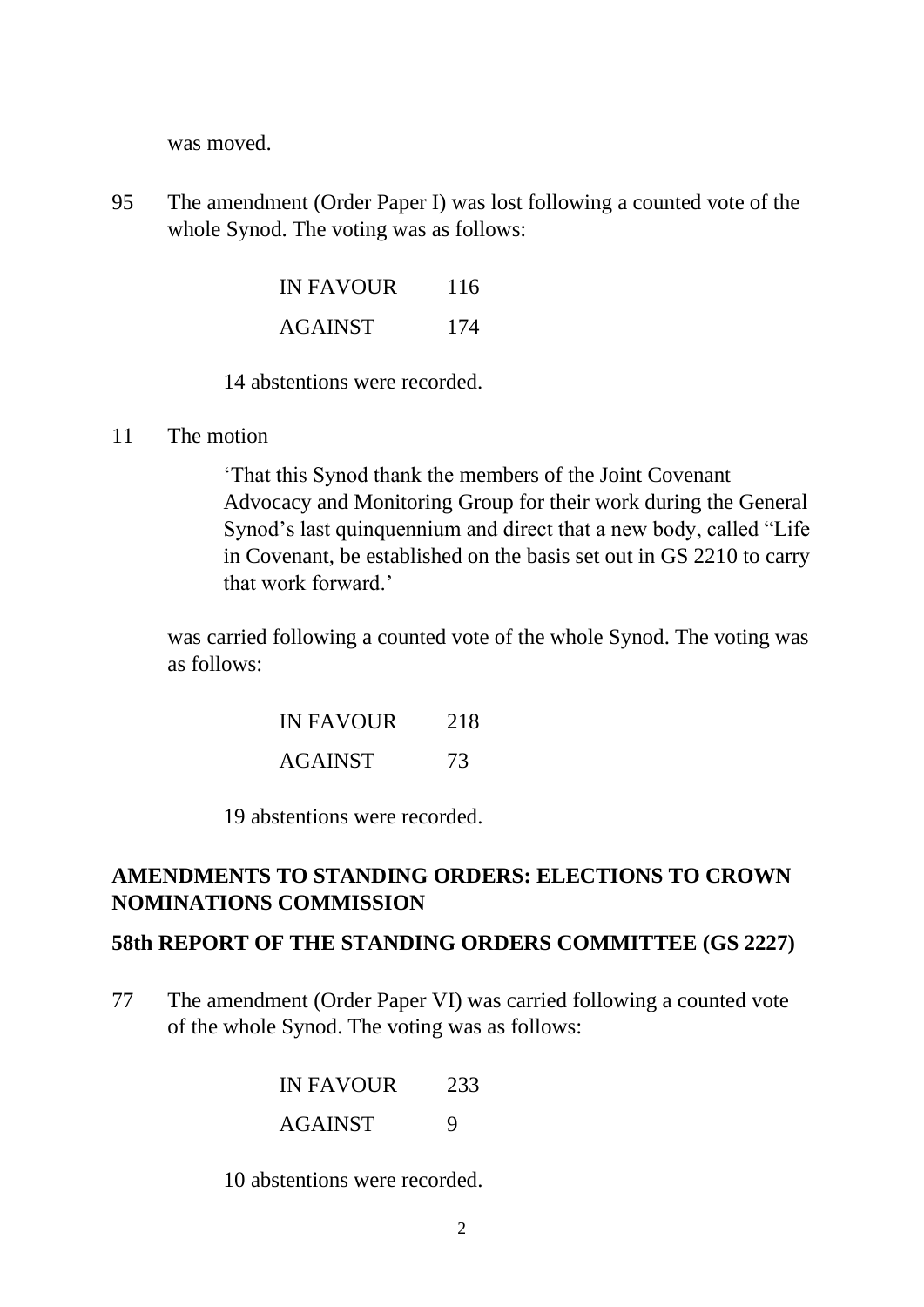79 The amendment (Order Paper VI) was carried following a counted vote of the whole Synod. The voting was as follows:

| <b>IN FAVOUR</b> | 230 |
|------------------|-----|
| <b>AGAINST</b>   | 13  |

8 abstentions were recorded.

82 The amendment (Order Paper VI) was carried following a counted vote of the whole Synod. The voting was as follows:

> IN FAVOUR 229 AGAINST 14

9 abstentions were recorded.

83 The amendment (Order Paper VI) was carried following a counted vote of the whole Synod. The voting was as follows:

| IN FAVOUR | 248 |
|-----------|-----|
| AGAINST   | 3   |

7 abstentions were recorded.

84 The amendment (Order Paper VI) was carried following a counted vote of the whole Synod. The voting was as follows:

| IN FAVOUR | 249                                                                                                                                                                    |
|-----------|------------------------------------------------------------------------------------------------------------------------------------------------------------------------|
| AGAINST   | $\mathcal{D}% =\mathcal{D}(\mathcal{D})=\mathcal{D}(\mathcal{D})=\mathcal{D}(\mathcal{D})=\mathcal{D}(\mathcal{D})=\mathcal{D}(\mathcal{D})=\mathcal{D}(\mathcal{D}).$ |

3 abstentions were recorded.

85 The amendment (Order Paper VI) was carried following a counted vote of the whole Synod. The voting was as follows:

IN FAVOUR 258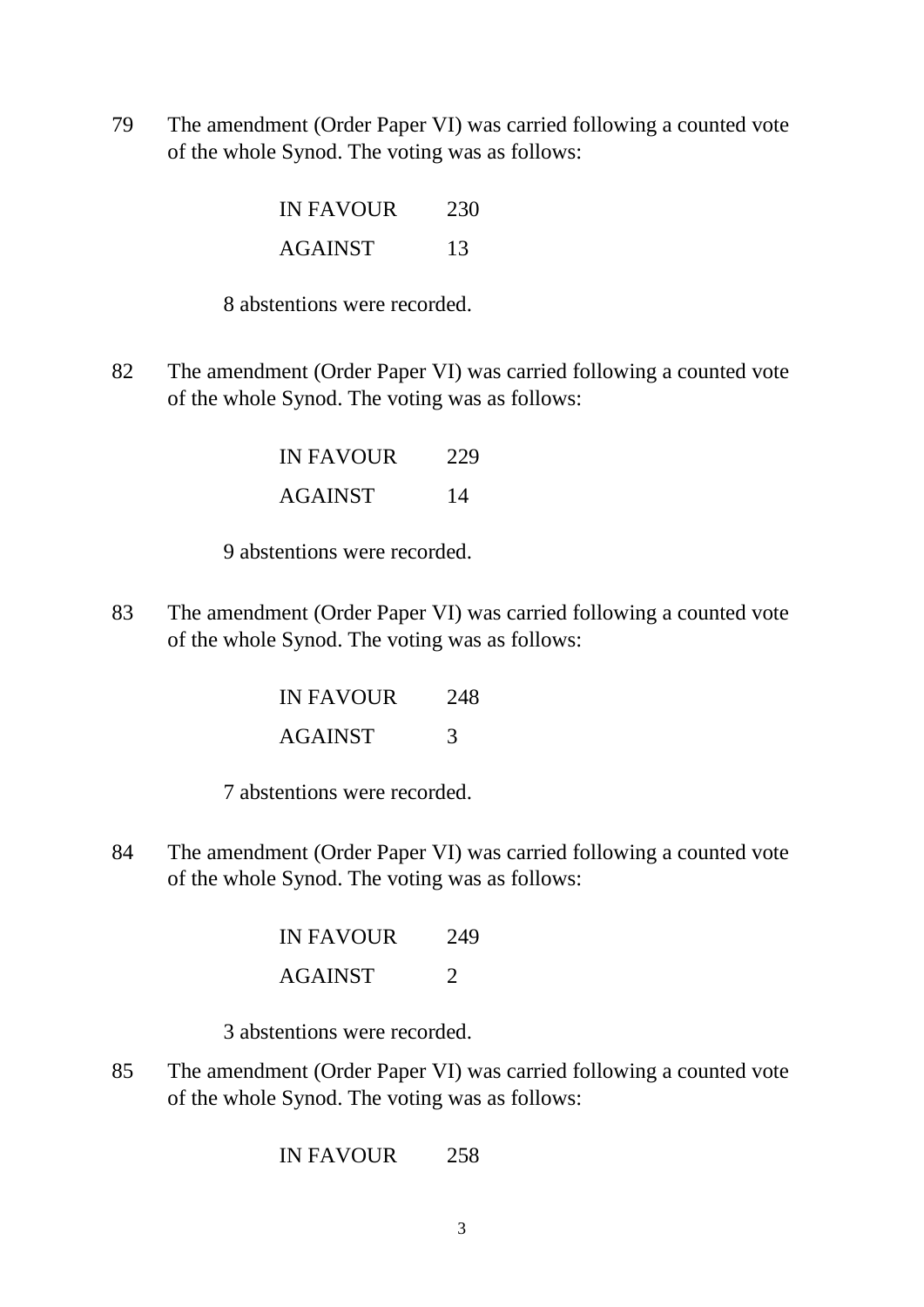### AGAINST 1

1 abstention was recorded.

- 86 The amendment (Order Paper VI) was not moved.
- 88 The amendment (Order Paper VI) was carried following a counted vote of the whole Synod. The voting was as follows:

IN FAVOUR<sub>249</sub> AGAINST 2

3 abstentions were recorded.

With the permission of the Chair the following amendments were taken *en bloc* under Standing order 40(2)(a) and (b):

- 78 The amendment (Order Paper VI)
- 80 The amendment (Order Paper VI)
- 81 The amendment (Order Paper VI)
- 87 The amendment (Order Paper VI)
- 89 The amendment (Order Paper VI)

were carried following a counted vote of the whole Synod. The voting was as follows:

| <b>IN FAVOUR</b> | 251               |
|------------------|-------------------|
| <b>AGAINST</b>   | $\mathbf{\Omega}$ |

2 abstentions were recorded.

#### **SPECIAL AGENDA I**

#### **LEGISLATIVE BUSINESS**

# **VACANCY IN SEE COMMITTEES (AMENDMENT) REGULATION 2021 (GS 2228)**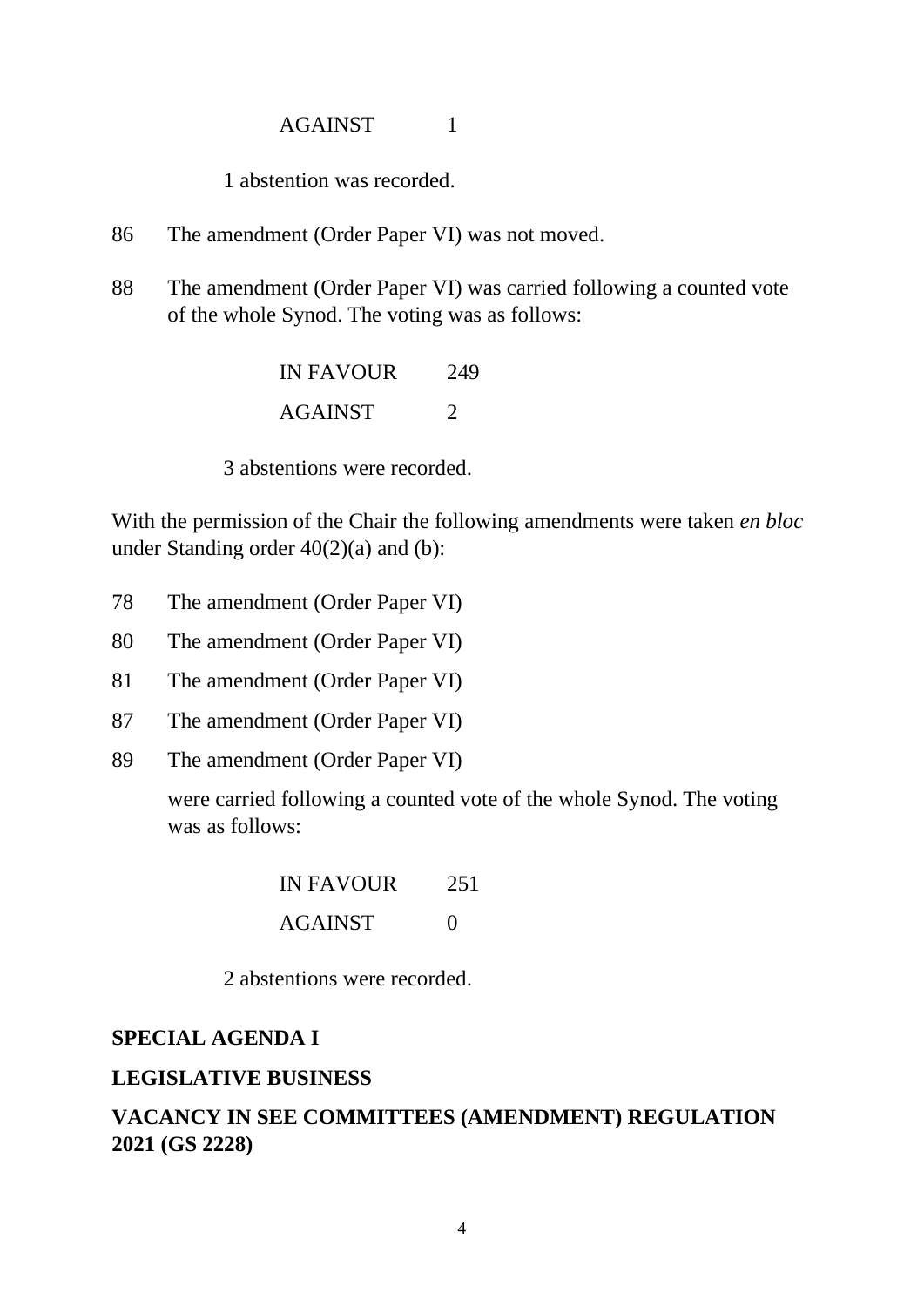503A The motion

'That the Vacancy in See Committees (Amendment) Regulation 2021 be considered.'

was carried following a counted vote of the whole Synod. The voting was as follows:

> IN FAVOUR 257 AGAINST 2

3 abstentions were recorded.

505 The amendment (Order Paper VI) was lost following a counted vote of the whole Synod. The voting was as follows:

> IN FAVOUR<sub>123</sub> AGAINST 133

16 abstentions were recorded.

506 The amendment (Order Paper VI) was lost following a counted vote of the whole Synod. The voting was as follows:

> IN FAVOUR 98 AGAINST 159

7 abstentions were recorded.

- 507 The amendment (Order Paper VI) lapsed.
- 503B The motion

'That the Vacancy in See Committees (Amendment) Regulation 2021 be approved.'

was carried following a counted vote of the whole Synod. The voting was as follows: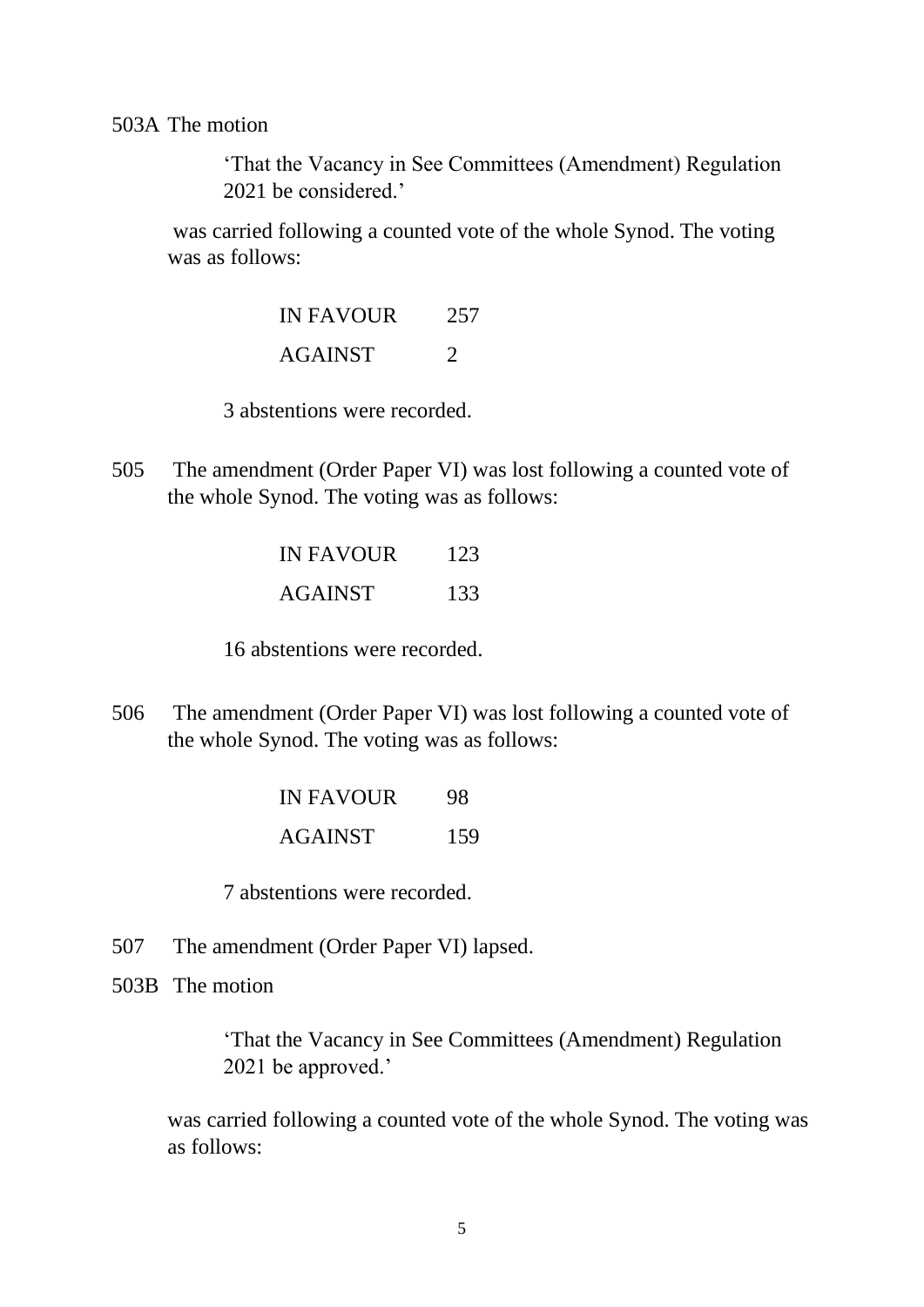| <b>IN FAVOUR</b> | 263 |
|------------------|-----|
| <b>AGAINST</b>   | 9   |

3 abstentions were recorded.

The Chair reported that the Vacancy in See Committees (Amendment) Regulation 2021 Regulation may now be made by the Archbishop's Council.

# **FAREWELLS**

33 The Bishop of Manchester paid tribute to the First Church Estates Commissioner, Loretta Minghella.

The ARCHBISHOP OF YORK paid tribute to

The Bishop of Beverley, the Rt Revd Glyn Webster; The Bishop of Rochester, the Rt Revd James Langstaff; The Bishop of Willesden, the Rt Revd Pete Broadbent; The Bishop at Lambeth, the Rt Revd Tim Thornton; and Mrs Elizabeth Paver, Vice-Chair of the House of Laity

The ARCHBISHOP OF YORK paid tribute to those other members whose names appeared on the Ninth Notice Paper as members not seeking re-election.

The ARCHBISHOP OF YORK also paid tribute to:

The Revd Michael Gisbourne, Chaplain to the General Synod; and Mr Jonathan Neil-Smith, Secretary to the Dioceses Commission and the House of Clergy.

# **ANNOUNCEMENT OF DISSOLUTION**

34 The ARCHBISHOP OF YORK informed the Synod that Her Majesty's writs for the dissolution of the Convocations had been received.

The Registrar read Writs dated the  $23<sup>th</sup>$  day of June 2021 by which HER MAJESTY THE QUEEN had ordered, by and with the advice of Her Privy Council, that the Convocation of Canterbury and the Convocation of York should be dissolved that day, 12th July 2021.